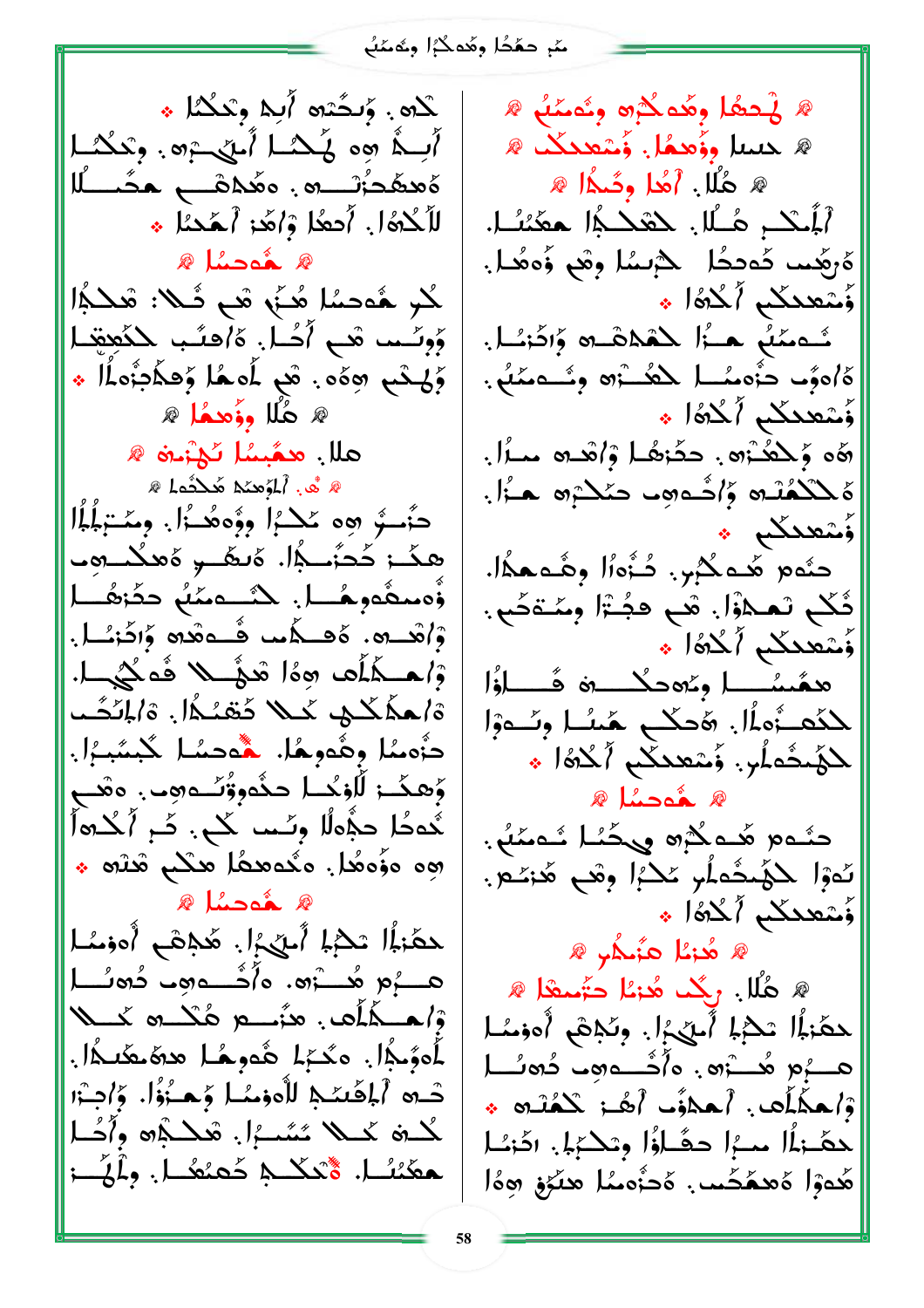وِمَّبُ لَكِدَّ زَلَمًا. حَيْدَكُرُه وِدُّوَا a Araô & مَع مُكَم & يُ لَمَّا وِمَثْلُهِ. 50 وْ/هِ كُوِّوْ قُبِي أَحْلَلُ ەؤْھَــدە آئـُـم كَـدِّكْتَــا. حَيْــد ٱلْمَائـا وحُدّكْتا. ۞ه نَهْلا حُلّلا حُتْـثِرا. حكَّاةُتْ حَعَّتْ أَوْ هِنَدْ اللَّهُ عَلَيْهِ الْمُتَعَمَّل كُهرُوَّمِيهُمْ . وِكَذَرُه هِ وَحَدَّدِهِ كَمَلًا هُدءٌه . ٥نُـ٥وْلِمْ أَنُـ٥ هَٰـدْتُـ٥أَلْ. وِلَٰا مُحِزًا ولًا مُعِجَّفِهُ \* 22 Lion. in 22 قَـمِّي . حصَّـ; أِلا تكبِّهِ معْحكَــهِ. هُمْ مِنْهَا فَسَمَّا رُوسُهِ هُ ه مِنْكُمُوْ أَهْتِي هُمْ هُ 80 أحقههُ اركِتُتا. حفَّ. حدَّثهُ أُسٍ وَهٰذَهُمْ أَحُلٌ كَمِلاً حَتَّنًا وَّ هَنْمْمِ هُٰزِئا كَمِلاً وُسْكُوهِب دَّائُمُّا أُسِ حَعَّدًا عَاهَٰدَوِ ﴾ ەُ/ىر ئەھدُا ومەھلا ھُکَ مُدْا A Lisca & قَعِ يُكُمْ مُدَمُّلًا لِكُكُمْ يُحْقِّعِ أَهُمِ. كَــرٍ كَـدكُــز ڤــه6رُنَـْتُه وُۢ/وُم أُهـْكــوِ هُداً كَلا ثَلاْهُم كُلَّةِوب. فَعُا هدُ الحُسو هُسنو وأَهوْا هُنسًا كُعِثَةًا. وَلَمِمْٓا لِكَٰفًا ۞ه وُهِيَى ် စန်ု هَهُوهُم هَٰالِكُوهِ هُوزالِكَنفُومِ هُلًا. وكَنُترًا. وهُحكُنْه كَخَبِكُر هُكِدًا هُنسعُنًا. حَقَّوْدَهُ وُنَّب هَــم وَّەھُــا ەھَـْسَــا هُتــدَّا ەَمھَـــم لْحَمَّــٰۃًا. ەھُىغَىم مَّــەئلُـم كَتُنْــْمَ!

أَعْصَـٰهَ وَجِئلَــد وهَـــح كِـــه هَتُــل أَلْمَكْجَـــزَٰءًا وَلَا غُلْعَكُمْ لَـــــا حَبْتَىكُـــكِلَا ئەدېُنگا **ه شم مُكَم** ه ؤْكِم هُكُلُه وِهُبِفُووُا. مِمْزَا لِحَدْمَى لْلْثُمِب لْمُسْلا. هُ هِكْسًا وَ لِلْمُلا شَبِّ كْرِهْــه لِمَحْـــكُمُ هُجْكُرْكُـا. تَـهُــــْٓزَا وَْهِبُنُو حُثْ نُجْفُو شُلْأُمُو. خُرِهُها هَجُخْلُ ٱبْدِعِ جُنْ جَزِ ٱ لْكُنْهَا . حَيْء مئملا ةمعقشك لمدة. \* هنا كْقْݣَا وْالْمْلْعُتْعْبِ دُهْ هْمِ هُْوَفْـا. ەئمكا دەتى ۋەسە ئەمئىگا. ماھ هَ حَكَكُم هُماً. حَوْتِي لَا هُمَمَّكُنِي \* *®* حقّ فُوصَّت كَراًا @ *ه* مُی. 16 هَٰکثُما اللّٰہ هُ م . وُرِ لَمْتَ هُمْ وَمِنْ الْأَمْثَلُ دُومُلُ حَثُّوهِ كَلّْإِنْ، وِثَمِنْكُمْ ذُرُّهِ! هُمَعْكُلْ. هُلْكُمْ فُــوهُده لِمُوَـــدُا. وأحـــدؤَب أَهُـــز لْكَمُنْـْرَى وأَهِـزْرَه لَكَــزُا حَقَّـهِ عَزْنَرَه. وقهو وألمك كُرُّوا وهو. وقعكِ بِهو وَّاحًا حِعَيْنًا. وَهِيَّةًا أُوفِيًا وِيَتْنَا. للْكَقِيْعْدَا مِهْوَمْدَا مَعْتِجُدًا 2 Lisaa 2 ِ حَيْنَ وَوَٰلَ وَ ـَـــَةَ دَوِي مَنْــَـٰٓئِكِلَّالَ شَـــَةِدَ أَهْلَكْتُمْ وَالْمَاءُ أَشَلَّكُمْ شُمْعَةً }. ݣَاكْبْنَا دُەنْا أەمْلا. ەھْكْھَى لَمْع لْمَشَــْمِيمًا. مِمْــرُّمَاًا هُڪرُپِشَــهِـاًا. مشبِّبِ حفَّامًا حَــزاً أهوُّهن وْاهْكُمْلَا مِوْا هُوْدُوْ. دَنْتُ وە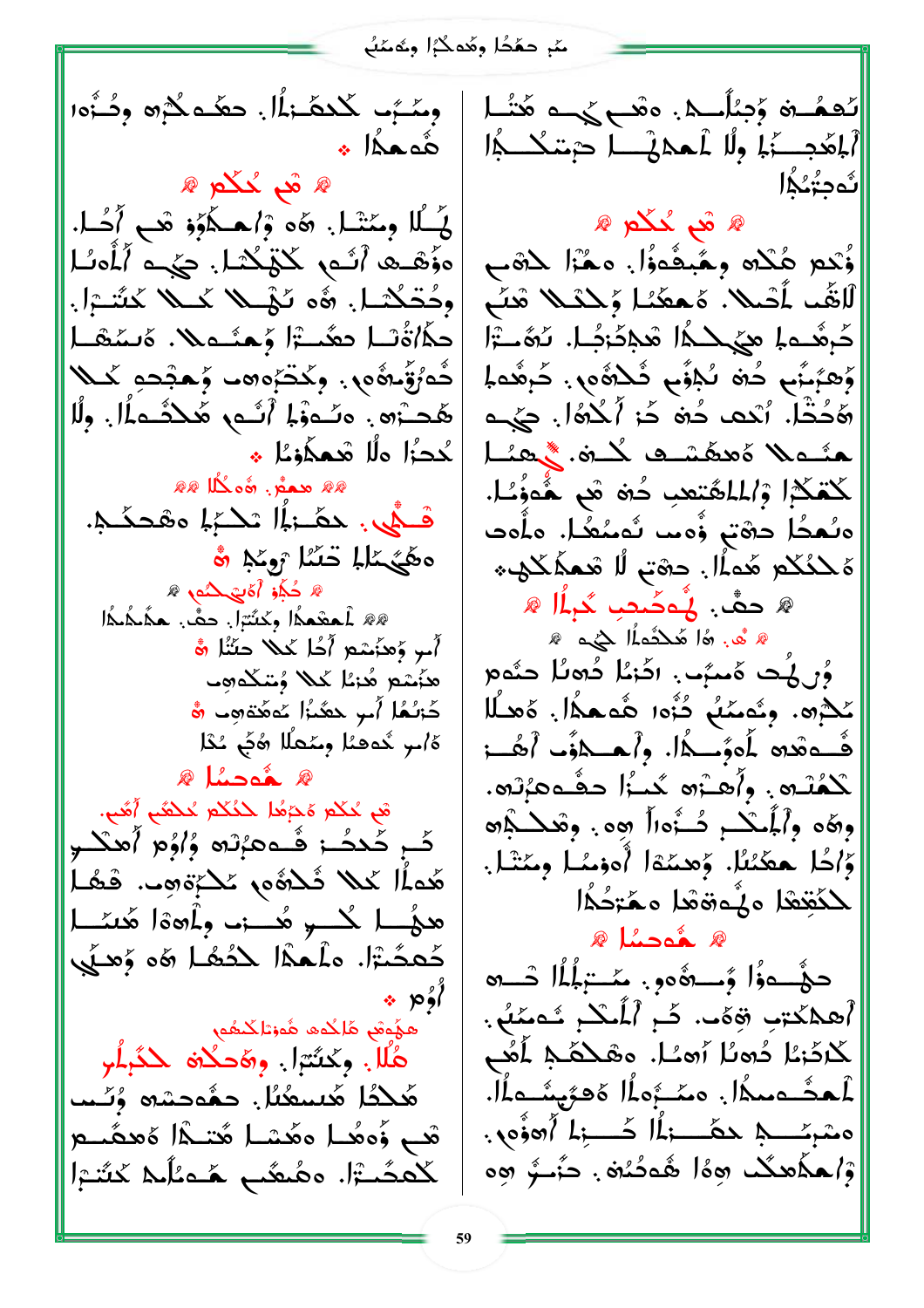مّم حفَحًا وهُدكُمْ! وهُمَمُهُ

لَّاكُدهُ! وُ/حجَّة مْعَكُمْ! وكُعِدَّهْ الْمَهْ: هُەدىمًا خُر ھ حەُنُـا مُـهُـا ٱلْمُـْكـِ شـْممْنُ ضُـُوا هُمهدًا: وِنَكلهُمْ أُهوْمُمَا هـرُمْ هُـرْوه وْ} مَا وِتْعَزُّەم خْتِنْدًا: خُەجسًا خُرْ\* حقّدكُرْه وِدُّرْه! هُـدههُ!. هَـٰذَهَٰذ تَعَلَّكُمُهُ وَٱحْمَدُا. هَٰا وِنَـٰمَا هَٰـُلَا ٱمـٰمِ وْاهُد: وُبِعَيْبِ كَعَرِدْ أَمْدَوْدًا. هُەھسُل كُمْ \* قَاؤُا فَيُحِيَّا مْحَمَّ هِءًا. حَقَّدْ وتكبُل كَتَـٰمِنَّتْسُ. وُتَـْهَـٰهُا وِتَـٰهَكُمْ هَدُـــد. هَههُ اههٌـــهِ الْمَكْـــُلا. ـ هُـُمحـمُـل ـ كُــل \* حثَّ من حَكْبَر وحُنُّوا هُو هَا: لْاهُد هُ مِصْدِ الْمَدَىٰ الْمَدَىٰ وَلَا مِنْ مِنْ مِنْ كَهُمْ كَرْهُا وْاهْدُهْ كَرِهْدُهْ مَكْحَرْه دُّوْهُ!: هُـُوصُلْ كُلِّ \* ه هوّهُا هُرهُمُا وتَكَلُّكُمْ هَ ® حقٌّ. 20كلم كَكَبِلُو ® ® ڤي. هُودسُل لهُهُه وِلُيُّ ® رَهُحكُم قُنُوهُم . وِلْلِهُ: هُوحِسُـل مأەؤكل دئىمى ھُدىگرە وئىزەال همُحسًا. هُ/حجَّ: هَم أَوْحُل. مَنْحُلًّا ەڭھئىل ەھّەلمُئىل: كالمسَزَّا لَھَىئَــو حُلْوْكُحِفْتَىٰدًا ۞ هُوصِمُـل ولَمُورَحُمَّا: اهَٰذِ وَهُا ادَّنْـٰلَ عَاهُدُلْ لِكَفُّـٰٓا وَشُلُّلُ ومَكْرِثَة حَتَّقُوجُتَة: وَكَّةَ حَكْلَة خُزُّواً!: وتعثا حكَّحِفا ولَاتَّدَمُاْ مْعِ لِحُدَّدَاْ ا لِلْأَوْمِمُلُّ وَجِعَزُوْلَ ﴾

شمش بمُفقة ومُشابَّدة مرح ب كُم هنَّشع هُتِمًا ﴾ A Lisai A هُوصُا لِحَدَّه هُـُلَا. وْٱهَٰذ هُـنَى كُهكُــزْبْرُهِ . وِثْـــلا وُ/ثَـــلا فَيْجِــزبِ ەھْــدَّا ۋەنــب مَنْــا. لَا أُوْقْـــەھِــ كَعِنُه لا وتَعِيمُكُمُ هُ ٱلمُؤْمِنُهِ وَيُعِفَظِ هُدماًا. وهُو بُسْلِ لِكُكُم \* & حُذُّه لُم اللهُ وهُذا مُحَدَّدُه هُ هُزئا زُسْعَدَكُم مَكَرِّفُو. رِكْدِيْمِرِ كَعَبِي دُّوْهِ! هُدْوِهْدًا رِكْدِيْمِ كَعَبِ. كَرِيْكَمْلُو تَعْقَدْ هُوْءُ وَسَيْعًا كَلّ معكدے وة محكَّتـــة ةَحَسَّــ مىرزە\ة . خىستىتق ھ\ خىستىر ەھكىسە ۆھك خۇشلا مىلگە كَعْدِقُومٍ: سْبِئْكُمْ سُؤُوو وُزْلِجْ حَضَّۃِلُمْ! أُهوًى ادَّنْسَا. وْالْمُصِلَّمِي فُسوڤدە ممَّنُ أهُز هُنَّك هُءَهمًا ﴾ R L'Amai R هُوحسُا للَّاحُا وِمُبُو كَكُعِبْٓا حَبْ مُهمَّلُو. وهي بِما كُلْدُرُ وِهُ بِوْرَهِ هُـــُلا وِنُصـــَۃِ1 هُووِهُــــوهـہ: لِمُووُٓــ لأدمار وثب يء دُنفا وأشبه هُبِهُهِ. حَنُبٌ وهِ وِنُهِيْسِهِ هَدَكْب وَّسْعَدْ خَتِّكُهُ أَنْ \* دُرِجُدُلُرِ هُـٰٓئِلا نَدَهْكُ حَدَمْا وَوُّوِجُلاً هُمْ فَلا أَسْلَا وِهْلِيٌّهُ هَ دُو دَهَٰمَعُنَّهُ ا هدَّىُرُىٰل وِ كَلِّكْلُ: حَتَّى. عُلَّا هَاوْهَ كَوْهُـُــا هِوْا دُــزُورُا. لِأَكْتُمْهَـَـــلا حوُّےوَٰا وُ؎ەُدو: كَادوسُك مكحسُّـك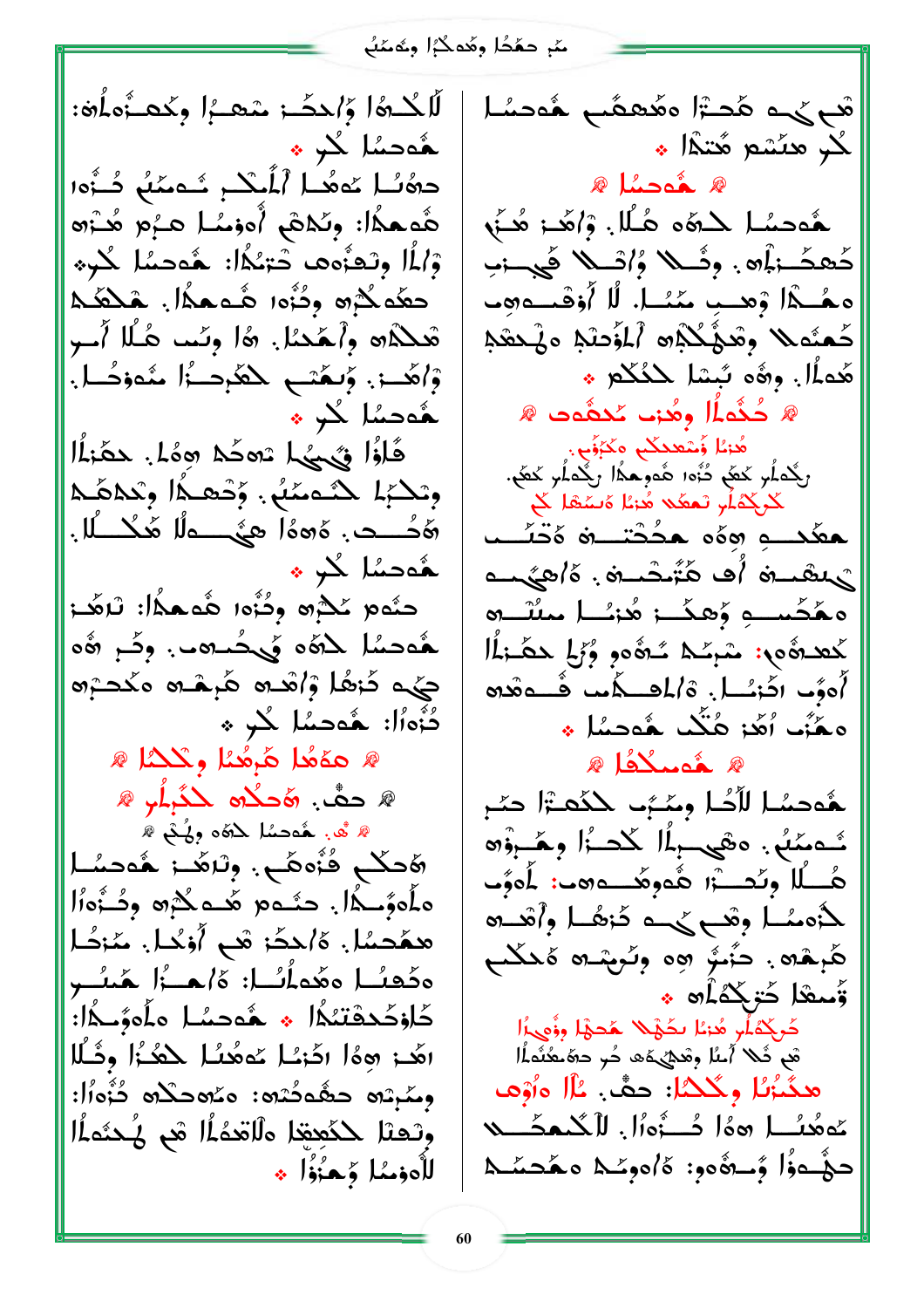ـأَهْـــم. للظّلافُـــا معمَّسُـــا حـــزُا وَ لِلْكُواْ. وِهْكُوْ هُووفُكُوهِكَ دُوَّةَ وَ هُـــوههُا. وِيُصِـــْ; لِّأَوْجُـــا. جَــــلا هَدَّىكُمْهِ . وِلْمَحْمِ مَكْيَنَا . هَعنَه هَي مشعشف و & إميَّتُل & حقٍّ. فَرَوَّمِعُل & َ هَٰهُ. وُهِجُلُ جُـزُّهُ/ نَـهِهَ/ لَكُـُـمُوَجُلًا. كَارِكْتُهُا الْعَامَلُ الْمُؤْلَّكَ الْمُتَعَلَّى أَنتُسب ربِّست أونُسل هُ هَعَدَستَ حفَّوهُمُلُا. هُرْشُدُ وِشُومُمُهُ عَكْسُرًا وكعنُّومًا. لَمُقط لغْب كلُّف هِوَا حَكْثَرِ مَهْ شَمْلُو بِهُ مَنْ الْأَهْلَامِ وَأَشْمَاهُ مِنْ ەھَزَدُّكْماً. كَسُرَّا حَكْمِ ڤُءِمْدِهِ . وَلَا إِلَٰهَا هَذَا هَلاَهَاهَ. لِإِهْلِ وِشَامَعُهُ بَقْفِ هُزُمِهِمَا حَقَّةِ كَلْمِ \*\*\* حِمَّةُ الْمَصْحَمَّةُ وَالْمُعَضَّلَا أَهْمِ دَوْتَهِمْ حَيْ؎ كَـٰدَدُهُ ۖ وَخُـرَٰلٌ وِنَحفُـدَلَمْلَ. وٌفَقَعَدُ هَٰذَٰٓ ذَٰٓ ذَٰٓ لَٰٓ لَٰٓ لَٰٓ عَٰٓ وَشَا وَشَـٰلاَ كَةَكُمْ. وِلْمُدْهَدِ هَزُمْ مُنْسُلُ وِهُتُمْ كُمْ. دَّنْبُرْ وَهِ وَمَّدَّبٍ كُلْمٍ نَفْقُدُهِ ئے کُنھُا. ہُھوَّرِ مِعَّہِ شَنُّرِ کَہْے - شَەۆوبُ - ئەەۋُلىم ه إمنُّنُا: حقٌّ. هُوم فَوكُوه *ه* جب عن الله على الله على الله على الله عنه على الله على الله على الله على الله على الله على الله على دُّوْهُ الْمُعَاهَدُ السَّمَّةُ الْمَسَّلَ أَه قَـاؤُا حَنُحُـا وِكَعـنُومُاْ. حَنَـــو وأهلَّف هُجَّاب حَيْمَة كَاوُنٍ. حَيْ دُوهُا حدْهِمُا مِرْمُرِ وَوَمَلِهِ. هـرُم

| هُدِوَٰهُا: حَتَّى. هُ َهُ مُّرْسُل لجنة: جَنْبُ 60 هِمُسُلٍّ. وَتَنْوَيْت ة/ەۋف شەھ ۋەقتُلُو<br>|| ھَتُیْنَنَا وِنَنْتَهُوْ. ھُنْنَدُوھُک هُعْشَنَا وَأَوْحَفْــه أَا. هُــأَا وِؤُرْثَهِ لَهُــهوهَٰ\$ هْكُمَّا. مَعْدَهُم أُمْنِسًا كَعَكْشًا هُنْزَهِ: هُدِشُمْ هُـُدْهُمْ. وِأَوْسِفُـدِهُمْ ا \* Agros ll ِ نَهِ هُمْ وَحِمْلٍ. وِلَا أَلْمَكُمْ حَتَّى الْمَكْمَلِ. وَتَعْمَلَ وَوَٰوَاْ حَجَّبُهُـٰمَلَٰلَ. وَفَيْ أَل هوَجَــم حَاحَـكُــماًا. مكــع هَزَتمْـا هُعْمُا فَجِأَرُه خُهِفَ مَنْتًا ﴾ حَدُّولًا أَهْلَا. حُـزُّوا هُـوَهِدًا هُـزَب ئَـــومَّـٰئُع. حَـنَّــَــَ مَّـــــع هُــــــزُمِ هَ ه وَٱلشَّرْالُمِينَ. وهُعَلَمَ يَعْتَبُو لِلْقَلَمَا تَعَــم وَّمْـــــه و وَنَحْشَـــز تَعنَــم شَـــلا هَتَمَالُ مَعْدَهَا وَوْيَ أَلْمَدَهُ @ هُرِوُهُا: حقَّ. كَكُمْ هَكْدًا @ حتة. دَّنْبُرْ وه وَسَّبُ كَتُعَبَّلَ. حنُوم هُوكُرُه وكُنُوا هُوهُمُ مَعْبِدًا وَّحُـا هِدًا هِدًا. شَـــهِ كَدَّتِـا ەخْبەۋەو ئىكەن . ۆخكەڭلە وڭىشا . دُّوْر هُـمهُا جُـز كَعِـزُولُمْ فِي مَعْـزِلُمْ وُسِوٗل. حقَّاؤُا وِسْكَيْل. اكْنِسًا هُـوَوْل. وْالْمَكْتِ فُوهُدِهِ . هُجْوَمِنْا وِهُومِعْا ݣَدْرُه هنَّرُو هِهْلْ. وُبْعُدِه وهُزْيُلْ ىۋا ئىگا ، حدُمُلُ حَمْعًا لِمُسْرَا. حْجَا هُمُوهُا ەئْكەُە ، ئەب ەە ئەنگ ھەدسا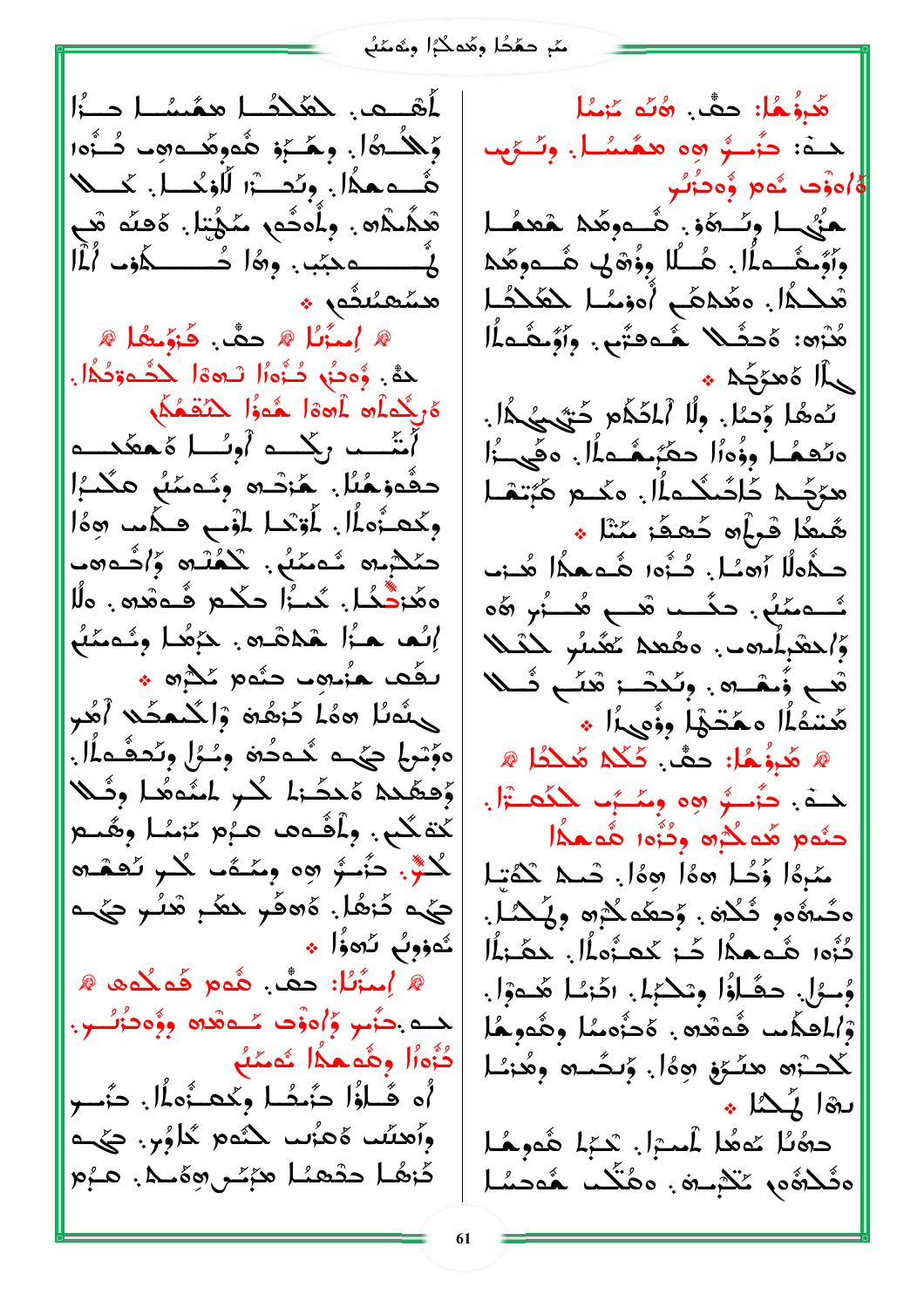مّم حفَحًا وهُدكُمْ! وهُمَمُهُ

& هَمغُدا وُلمْوْمٍ وِيْمَكُمْا *ه* ® حقٍّ. حَزْهِمُا لِأَحْسَلُهِ أَلَمْتُمْ أَبِهِ هَكُمَا بِحُثَةٍ وِبْحَكْمًا لْمَاجْتَنَ أَسِرِ أَمِلَيْ رَبَّهُ لَـرُّمِمُا حَسُّودُا ـ أَ30 ـ أَهْلَا لِّكُمْ وَٰٓاٰ دُلِّيَّةً لَّكُمْ حَيِّبًا. هُ مَحْمَلًا لمُؤْمِرُلِ لِمَمْدَا لَكَحِنْتُنُهُا ﴾ حصَّــزِمُل وتكلَّها حُـــزُهِ١ُل. هُــــوهما هَكَسب وُحزْت أَسلُه10 أَسلُ) و وحٌــز أَكْــرُهُ لِ. هُـدْــل ههُـدــزْ حيْـــم معْدِدُ الْمُ أَوْ أَوْ أَنْ الْعَلَىٰ الْمَسْتَرَىٰ مِمْنُهَا وأَكْلَاهُ اوْتَعْنُوهَا يُحْكُمُا \* هُروُهُا: حَقٌّ. أَكْدُّا وُوْسْعَدْوسُدِهِ شَمَعُهُ دُرُّه! هُمِهَاْ هجَرِهُنُسَا وُهِدُّسْتُوَّاُ. هِنَدْمُنُسَا يْ بَيْنَا أَنْ يَحْدَثُمْ وَهَنَّ وَالْمَدُّسِنَّ وَالْمَدَّسَنَّ وَالْمَدَّسَ ِّڪ*َدُدُ*هُاْ \* أَسْلَىُمُ! هَهُدَهْمٍ هُـْ;هِ . هَهُنُوا هِـلْم ثُلا خُةهُعُب فَعِمًا وِأَمِّت وُودُنُــر. كَتِيْكُمُلُو وَكُنْــمُلُو نْݣَــت وُّمِعْــلْــــا ه هُدهُمُلْ \* حنَّـهg كَـاوُبِ هُــ;ت شَـهمَّـُ . حَكَـت سكُك ئُكْرُهُ) مِنْعَتُّكُسِ. تَعْكَدُا لحَقَّ دَهُنُــا وَمَّتَّقَــاً. قَنِعُــا وَأَسْــت كَاوِكَاوُرٍ. مِنَالَمَا كَلَّ سِسُلَ مَوَّسِعْدَ \* هُمَّهُما: حفَّ. أُحُل حكْف هوا & َ حَدٌّ. حَزَّبٍ ۞ُه وَسَّبُ كَحَصَّرَاً. حقَّدهُ ودُّوا هُدها.

هُنُو وْٱلْمَالِّكِيكُمْ ٱلْمَرْكَبُمِينَ وَٱلْمَالِّينَ وَالْمَعَامَ ىئَىــُلل وِّىئَىـــع دُـــو ھُـدھُــل د/َّـــو هُـزُمِ اضَمُّـهِـهِـــ لِمُتَكَــهِ حَيْـــهِ وِّحِـــزًا. وِيَـــب تَـــدەؤر ەقزىمَــب بِكَنْكَسَا. وُكَسِع هُكْبِ هُأَهْشَب حمَمْيَنا \* هْ لِحْكُنُو أَحِيْنَا حَبِيمَ مَتْهَا. ەْھۇھْــەھە ھُڪَــزا مْــــــــا ھُتــــدَّا. وَهْلِمْ هَجْنَا ۖ حَدَّثَةُ لَا حَيْثَ صَرْهَا. وهُلِم أَحْزَاطُ لِحَمَّدَ الْكُتْمَا حَيْثَ مَلْحَمَّالِ. صرتح المُتمَّ . بِمُكُمْ نِسرَ مِـمَعْمة هُجْرًا. هَ جَعُزْمُ هُزُنٍ. هُجُسِهِ حِسْر هُـُلَا. لَموۡمِـدُا لِكَخُنُو هُـم ثَـٰلًا وِهُ٥ أُەوْت عُەھُل ووُّەتىُنُو ۞ ® حُذُه أُل وهُن، مُدهُّده ® رَبْكَمَلُو مُتَكِي دُّوْهِ: هُدوِهِهُ! رَبْكَمَلُو كَعَلَى. كَرِكْمَلُرٍ تَعظَلا مُنْءُ مَسْعَلاً كَلَ. أهله سم متضلل محفك تعكك حكَّفك وحُلْتْما. ة/لُّا هَنَسْهَا وتَبَلَّلُا كَتَكُمْ! قُومُمُا لُا أَحِدٌ. لَا يَهِمْ نُفْعَ أَلَّا هَنَّبٍ وَهُوَ لَمُحَمُّلٍ. وأُهِلًا فَإِسْل وهُكْدًا حْمَٰائُا نْ30 مْغَمْعْ \* لمُوجِسًا لِأَجْبا وهُجَوْ هُلُلا هِجُو مَسْتَرْدَى. دَهْيَبْ الْمُكْتَبَرَأَ وَجَسَنُوا حَكْثَرُه ۚ خُوْجًا ۚ كَعِتْرَا ﴾ ـ أُووُب ۖ لِأَومئُـا ودْه أَلْمَلاً مِنْ الْمَدَىٰ الْمَعْمَلِ. هِ وَهُو خَعِمًا وَأَلَمَا حَيْبِهِ كَلَّهُ وَمَعْ \* Krožal دَرِكْمُلُو هُنْءُ بِكَهْلا جَنْدَهْا وَوُّيْ أَنْ هُمْ ثَلاً أَسْلَ وِهْلِيَهِهِ دُو دِهَمْعُنُهُ أَ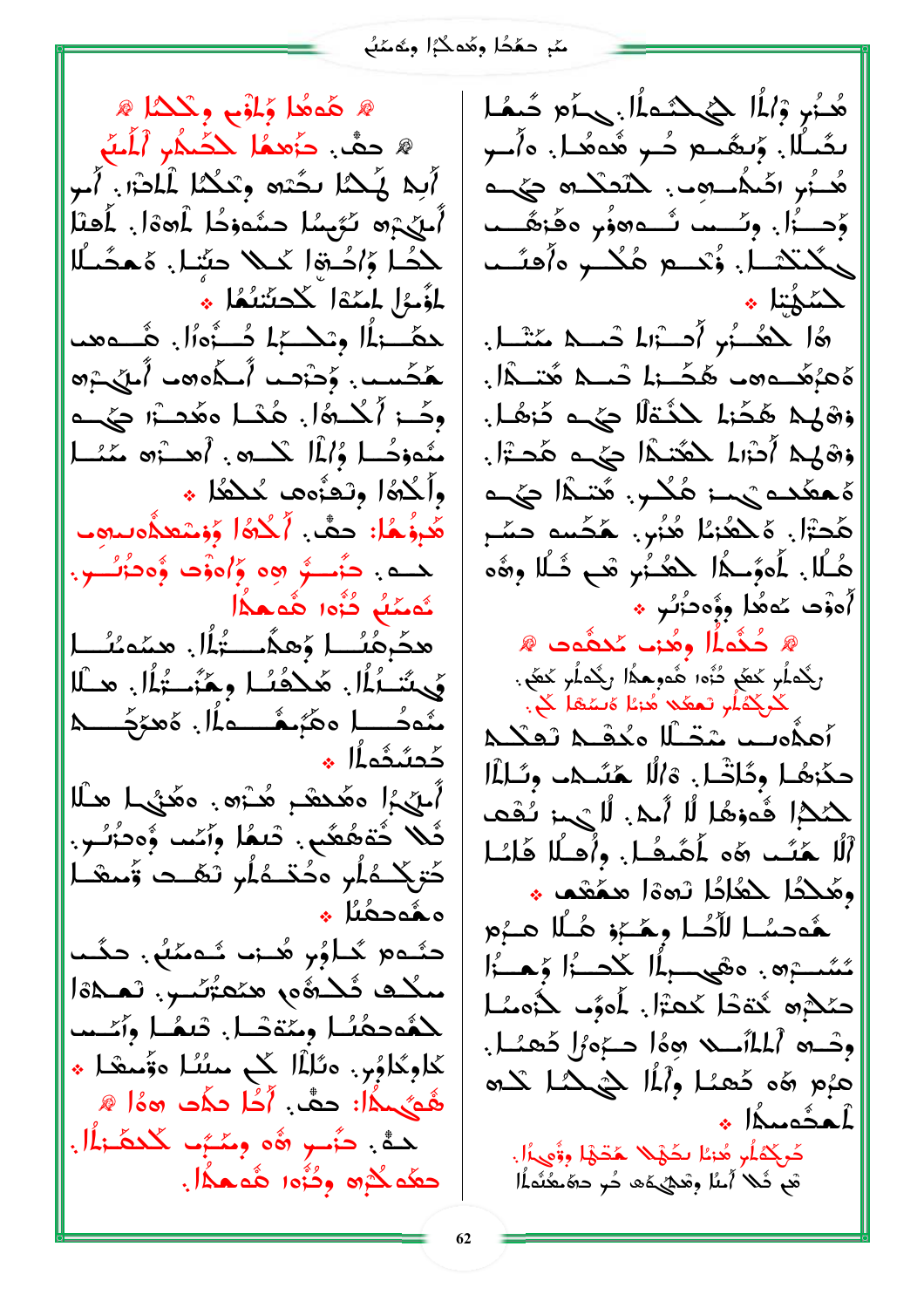مَّبُوماً وَوَوَٰلٍ وَّكُلْ. هِوَٰا كُلُوْ كَكَيْبِدًا دَوْدَتُسُــو. وِشُــدەوُّا أُهـــْٓالم كَيْـــد ـأَ/حْــــــلا . ممّثـْــا لُل هُـئــمـلَّـمـلًا . حـكَــب ھُضًىلا أَه شَـْمَمُّهُ. مىڭى قىمُـا وِأَسِّــٰ كَـاوُرٍ. وِتُـالْمَا كَــٰا هُــع رَبِّ. هُذُرٍ. مِثْلًا هَوَّمِيْهَا مَجَّەْحَقَّىًا ﴾ ِ هُنَّهُ ٱلمُتَّحَدَّكُم حُرِيْكُماُ» وِهُنَا شَمَنُّهُ.<br>حُرِيْكُماْ» هُحَدُّمْاُ» مُنْقُل كُم هُكْتُتَبِع وهدؤجا: حقَّ، ݣْحْبْ وصُّمَّا وأهمِّلا كُمْ أَلْمَكْمْ شُومَنْيُ. فَلَكْفَ لَمُوْتَسَارَ وَٱمۡتَبۡبَ وَهُوَهِ ۚ فَعۡقَصَا وَٱصۡـُـوهِ وْاهِكْلُف. كَعَذّْهِ أَا وِصْحَدًا أَمْدَه. مِمْزِهُواْ وِثْكِرْهُو كَعِنْقِا وَاسْتَرْبِ ALLE OSO أَبِيا هُكْمَا بِحُبًا لِمُعَادِ وِفُنُوهَا وَ} أَا لْمُلْكُلُّا. ەَعْرُمْ فُرْزُوڤى لَمُٱلْلًا. وْلِمُكْتَبِ أُەفِسُلَ عَبُقَتِمَا مِنْ وَقِسُلَ وُُالْمَا قَبِ وُهِ هُمَا وِيُنَسْوَٰوْ لِلْمُذَكَّبَ حششەئل ھ 22 وَإِجْزَا وِوَمْعِدْكُمْ 22 حفْ. أبِهِ وكُحِدُه كِمُا هُنِّصُو أَبِهِ وَحِثَمِهِ هَدِيدٌ و. وِشَمِيْهُمْ كُنُوا هُـههُاْ. مَـرُههُاْ هكْــه لِكَكْـَـا ەككىتىگىل أىكھا \* حُدهُم هُوجِسًا مُبْرِأًا. وَجَبَعَ هِوَا حجَّىــدَّه وَرَحَّـٰئــل. وصَّــلؤُل وَمَّــمعُــل. هُمُدهب هِهُ الْمُؤْمِنُ لَكُمُلُهُ وَلَا كُلُمُهُ ﴾ مَّرِهُ| وَّحًا هِهُ| هِهُ|. كَمِعُلًا حَقَّءَوُّا وَّـــوُّەوِ. كَــرِ ٱلْمُكْـرِ تُــومَّهُ قَبِ

هجُما هؤا أحبُما وأكْتُمحُميلا . لَمُ كَسِبِ هِءُ! حَدُبُّواْ! وِصْهِنَسِيْ. ةُ فَ وَالْمَعْرِمِينَ وَوَدًاهِ كَدْيَا لِ ەُاھُـزە ھُەھسُـل كُـرِ ھُـەۋِبى. ھزُـــو هُزْمًا وُهِكُرْ لِلْكُعْلَاهِ \* ھُم وْٱلْمَكْمِ شُمْتُمْ وَهَٰدَه لَٰاَشُـٰـٰۃ۞ت وَأَمَدًى تَعْتَمَدُهُمَا مَعْسَلِهِ هِمَّا فَعمَــٰٰہٗا ہۡصـٰہٗد ہُکَنُـا ٖ. وِخُــٰمَنّٰبُ تَدْهَا لَمُكْلَف أُسٍ وَالْمَنَّف هُمْ كَسْرًا وهُدَّس ﴾ هَٰتَلًا وَحِعَدُه كَحَزْوًا. حَبْرَ بِارْوَا وَسِعُعُكُ لَكَنْتُ 300 . وَلَا أَسْتِدْ دَّامِعْزَاْمِيلا فِي قَالِمَ أَو أَمَّامِيَّا الْمَحَمَّى فَيْ الْمَرْضَى بِيَّا ا هْ النَّحْمِ وُجْعَدْ وَالْمَدْهْ لِمَسْتَهْلِمَا وَحَكْفُسِ لُّا رَقْہَ \* فكمس ووة فُسوڤده حسنٌوس هُومِمًا. هُحكْدِرًا بِحَيْمِلًا هُكُلًا. أَبِيا هُو جُعْزُوا بِجَبْهِ وِيَحْكَبِ أَبِيا لْمُأَلَّلًا هَـبُّمْ فَنْزُوفْـهِ. أُسر كُـهِدَـٰـا عبُم نُه‰وُ همُحسُل *ه* حُذْه أل وهُن، أَهْنُوم هُ هُنَّهٖ ٱلمُتَعدكَ حَرِيْكَماُ» وهُنا شَمْنُهُ.<br>حُرِيْكَماُ» ةحكُنُماُ» مُعُل كُلِّ ةَلاَكْتَبْهِ ؤَهُّلُ هُءَفَتُنُنِ هُمْ كُلُّفُلُبٌ. هُكُنُّهُوَّةُ وِكْتِهَا هُومِهْتا. وُمعْقَدِهِ وِمَكَانُنَا هِ هَدَّمَاً . حِذْهِ لَا أَرْهَدُ شَمَعَتُ . أَسْرَحُ ا أَوَّى هَمْلًا. هَمْكَعُمْ حَدَّبِلُّهِ وَحَزَّا. رِجُدِيلُو بِأَ90\$ هَدُوَّا. كَتَنْتُمَا وَأَيِّنْتَ  $|\dot{\mathbf{r}}\rangle$ وُّەدىُنُو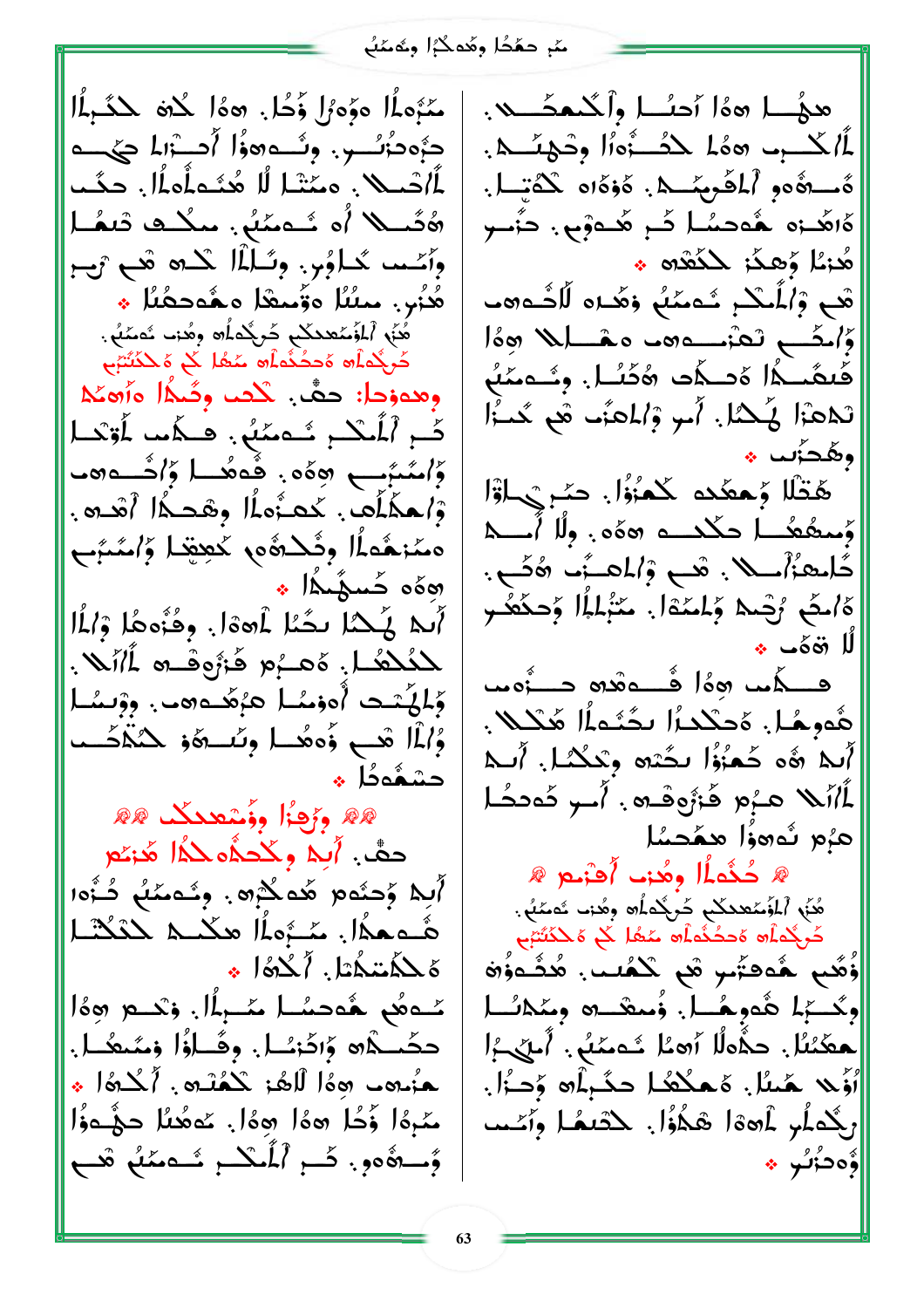وتكلم حدَّمتني. وُحصكُما وتَحكمُكُم ﴿ الْكُثُمُ الْمَرْمُ أَهْمَهُ . حَكَمُ عْدَمُنَا لَمَسْرَا كَبِئَالَ. حَقَّدَ كُثْرُهِ ۚ وَحُنُّوا هُههاً. هُـ كَثَرِّبه حمّ ِ هُحُحًا. أَآهُنِ هُءَدْمًا لَحْمَةً وَسَمَعَ مِنْهُمْ مِنْهُمْ مِنْ ھگىــىد ۋەت<sup>ا</sup>ئىــو ئــەمّلُو. ەئــۆيد كَاوْكُدْشْنَدْاً. مْكْبَرْ هُومْسَا هْ أهزًا. أهدُّه ممُّ احتَه من هُمكُرِ \* أَحْدُه مِمَالًا مِنْ اللَّهُ حَمًّا. كَمْعُلُلْ عَمِّعُــا. ٱلْمَكْــرِ حُــنُوهُ! كَعْكَــدُا لْكُـدُّا. ەْمىـرُى (دُنْـا دۇرَٰلى ھَـدَّـنْـاْ) دي ۡــوزُا وَۡـــوۡ، وَاللَّهَـــزه لَمۡصُــــز أحدُّدمهُ). لِمَكْتُل حَقَّلْنَا \* َ شَـٰہِمَٰنُیٖ ٱلۡمُـُـٰـَـٰ ِ ہَٰاتَّہۡسَٰـٰا اُ ہـَـٰہُوَّ۔ لْكُفْلُوهِ. وَنُبْوَوْهِ جَزُّومُكُمْ وَاللَّهُ هِوَ بَحْتَــــْبَهِ وَحُـــــز كَلاُنَـــْبَهْلَ. ولَمْ/أَيْلا هُومِكْــــــــە∞ب وٌلم} ُــُــــــد . أُوفِعُـــــل Lêllîko ÷ كُلِّ لْمَشْمِيمًا. فُنُوهَى وِمُوصَدْ فَـاؤُا حذُهُــٰا وِكَعــزُهلُال هَــٰكَمـٰ حَكْدَمِه فُـُمَعُـا وُٱكْـــەھــ ەھُـزحكْـا وْاهْدە . مَمْعُ حَكْمِيْقِطْ حَمَّدَهُ جَرَه . كَاثَعْ: الْمَحْدِمِيماً \* 2 ـ aَحَسه لَمَحَمُّوه 2 ه حقٍّ. أَلِمَلْكُنَّ وَقَدْهَا \* حەُبُل مُوهُل ٱلْمَمْزُو وْالْحِلَاوُبْ اخْزَسْلَ. هْمِ هِئْتْزَا هْلّْاهُنْدَا. حقَّه كُثْرُه وِئُزُّه! هُههدَا. كُر ءُٱا هُهجسًا كَلَّـٰهُا \* حەُنا مُەھُا ٱلْمُنْكُر ضُەصُّ ئُـمِيدەُا.

أئكمكد ألحاه . دەُنا غەھَا وِھَدىگرە . وِشَمَنَّە كُزُّە هُــوههُل: لمُصـــرُا حُــرِمُلْ. وَلِمَكَـــب لِهَاهُمُ أَسْمِعَهُمْ مِنْ الْمُكْمَّدُ کا کی الگه کی است کا کام کی کام کا کام کام کام کرد کرد کرد کرد کرد کرد کرد کرد کر کردی کے لیے کہ کام کردی کے ل & حقٍّ. جزًّا وَجِدْرًا حقَّدَحَدًا & كَـرِ ٱلْمُكْـرِ شَـْمَعْنُو. مَنْـرُّه أَلَّا هِهُـُـا دُحَبُدًا. مكعَبَّا أَهْمِه لْمَحْمِيدًا. وَحَكِمُ ۞ أُهْجَهِ أَنَّبَى. هِخَـٰ; أَنــِهِ هُذِيمٌ أَيْحُدُّ \* هَـٰٓزَٰٮ هَٰدےٓا کے؎ مُنۡوَفَـٰلَ وِهَٰا هَٰٓدُدُه ٰ ذُوهُا هُرْحُمْ. مَكهُٰٓيَا لِمُوَجُمِ هُممُهِ . وَالْمُمَعُّمِهِ هُم مُتَوَصَّفُهِ. هجّنب أبيه هُنءُا أَكْدَهُ! \* مْبْلَ ادّْنْدُ هُمْهُمْس. دەْنُا غەمْدا وهُدهكُرْ» . وضُزُّه: هُدههُ! شَهِنْهُ. وْاْھْكْوُْبْ قْتْ19ْ8 وْيْݣْكْلْلّْ. ھْشْتَرْبْو أبيه هُزِمًا أَيْحُدُّا \* وَّد لُمُوَّا وَمَوْا سُدِهُمْ. حَضَّــدُهِ وَادَّنْـَا دُهنُـا. وْالْمُـعنَــٰـلا حَمَّـٰٓنَاْ تَكْبُلُ. دُّوْهُ أَ هَ فَلَوْ الصَّيْحِيلُ. هَجَنَو أبيه هُزِمًا أَكْدَهُ! \* ه مقعًنا شمكَّنب ه حَــِـقَّ . حَكَنْنَــا حُودسُــا أُهتُوب مسبَّد ادَٰنِـٰا ہوۡکِل حصَّـٰۂاٰل مسبَّد كَعِدِدُهُ فِي أَحْدَثُمْ الْإِسْتَرْهُ وَمِنْ أَحِدٍ كُلُّوبِهُ ا همُحِسُلِ مُبِسًلٍ. حَزْهِ دَاسُـ هِ وَحُــزُهِ! Araó قَاؤُا فَيُحِيَّا ءَٯَحَـٰهَ كَـٰمٍ. حَصَّۃِلُه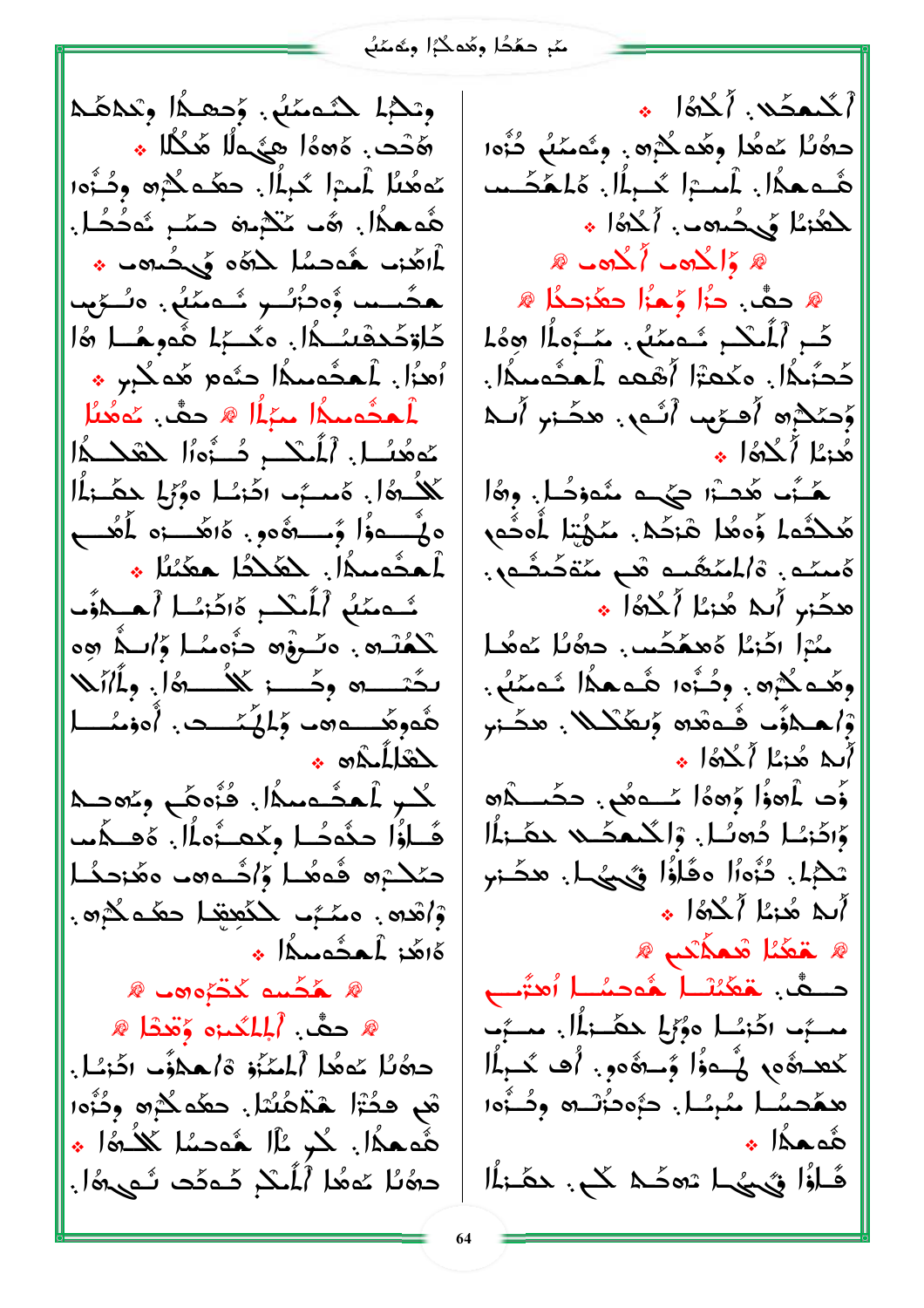هُەوِهُــــە۞، لِمُّمُـــد أُەوْمُــــا  $\bullet$   $\bullet$   $\bullet$   $\bullet$   $\bullet$   $\bullet$ 2 Lisca 2 عُـٰدِهُم ـ أَمـٰـٓٓٓٓٓٓٓٓ الله كَـٰبِـٱلْلهِ ۚ وَكُـٰٓ أَلْمَتَ وَكُـٰٓا حَثَمَمَ هُمكُرُهَ. وِثَمَنَّهُ خَزَّ كَعَـزُه أَا قَاؤُا فِيُحِيُّطَ. وأهدُّا هُوجِسُطَ. رَهُ ەتتەمە كەنئا ئىكسەت ئ @ هُلَا. ورُحِزُا: حقَّ. هُوهُمُا @ \* قُ . فُ حَكْمَ مِهْمَهِ مِنْ الْمُخْلِ \* .لَانِكَ وَآهَا وَيُحِيرُهُ لِمُكْلِمٍ وَلَمَنْكُمْ هيُحملُّا وِؤُحِيَّـٰهُ وْهِيبَ هُومِعًا هُجِ هَــدًا حصَّـ;اًا. ۞ هــدَ مد هُــده وۡۡاُدَّـــــــــوِّ وَٱرۡقَــــــز وہوَٰا ٖ. وَهَٰـزَدِكَـــا وْاهْــــه وهْعبْـــدُّهِ مْ لَا أُهْـــزُب هُه كَهْمُهُ ۖ لِكَعْمُومُ لَهُ ۖ وَ لَمَّ وَلَيْهِ ۖ لَهُ يَبْلُونَ ۖ لَهُ يَبْلُو ەئىندَىپ ەكعبَىب مىلتىل ەَكْتىل  $\bigtriangleup\hspace{-0.2em}\bigtriangleup\hspace{-0.2em}\bigtriangleup\hspace{-0.2em}\bigtriangleup\hspace{-0.2em}\bigtriangleup\hspace{-0.2em}\bigtriangleup\hspace{-0.2em}\bigtriangleup\hspace{-0.2em}\bigtriangleup\hspace{-0.2em}\bigtriangleup\hspace{-0.2em}\bigtriangleup\hspace{-0.2em}\bigtriangleup\hspace{-0.2em}\bigtriangleup\hspace{-0.2em}\bigtriangleup\hspace{-0.2em}\bigtriangleup\hspace{-0.2em}\bigtriangleup\hspace{-0.2em}\bigtriangleup\hspace{-0.2em}\bigtriangleup\hspace{-0.2em}\bigtriangleup\hspace{-0.2em}\bigtriangleup$ ِ مُعمَّلًا وُٱرِهُفوُمِسَ آثَنَنُا ثُـ2ثَا. وهُــوْا كُحــزًا حِمْــرُومًا وَكَــرُوْا أهدتهن وشرحه وحثره هوه وكثوار هَٰــ;ِلَمَا لِكَفَعْقِــا هكَــهُ أَمْـــهُـاًا أُف هُدــْ;، هُـدْـُــما وُههُٰــا لِحَكْفَهْــا ثُكْـرةُهر. هُعــزُا كَمَّهْتْـا وِتُـالْمُو لكهنُزا ومَثَنَا: ﴿ ۞ & حقٌّ. وُسَهُّا لَّا تَسَهَّا *&* ه منَّى. وَسَهْا لَا تَسَهْا هَ دَّسِرِ وَادْ كَبِ قَبَاؤُلَ هُبِ هَيْدًا هصَّــزِمُمْلَ. هُوفُتْ وهو هُـْــــره لَّا هُــــــــــو كَىكْتَــْمِ : وَحَــْـــەم هَــــەكْرَە . لِمَوْتَـــا وهُدَهُـــــ أُوفِسُــا عَـــرُم هَعْمُــا. وِأَوْحِقُومُاْ وَٱلْمُكْرِ. كُنْ عَلَّا هُوَجِسًا \* دَّنْبُو وهِ وَمَنْكُب حَنْبَهِ كَلَّتِهِ لْمُغَةِ لَا كُمَّةٍ , وَكَرِ لَا تَسَكُّمَ ۚ كُلُّهَ كَمَنَّــه ملا بَّا مـــــــرّه اللّه عنْـــــرّها اللّه مـــــرّهـــــرّهـــــر لْمُحَدُّهُ فِي اللَّهُ عَاهَ صَفَاء مَلَا مُعَاهَدًا ﴾ لمُعْسِدِ شَمِيْهُ هُمْرَجُلا حَقَّـهِ هَـْ وُّهْا عِيْجِهْلًا وِوَكِيْكَ وُّومب هُومِمُا دَمْ عَلَيْهِ وَالْمُحَمَّدُ الْمَسْتَمَارِ مِنْ الْمُؤْمَنَ وَالْمُؤْمَنَ مِنْ الْمُؤْمَنَ وَالْمُ لمَكْمُنْهَا هَ حَشَوْنُهَا مَيْسِ كَلَّكُوا وقْحِمْلُووْلْ. لْمُحْجَمَّاتُكُمْ وَحَمْدُووُأَنْكُمْ. أَمذُه أَا وِلًا هَدَكَووًا. كُبِ ءُاَا هُدَتْ \* @ délaite de la **َ \* حَتَّ. هُلْ هُفُنز 30** هُا هَفَنُّ وه هَاْل نُـه هُ هَميهُ بِر ثُنُوا هُوهِكُمْ وَهِنَيْكَ كَهُلُو وَٱخْوِرِ ولًا معكَّلًا وَوَا. وَهِكْسِمْ مُزْحِدًا. وْاهُو وقْعِدْهُ٥م لَا يُكْرِ \* حَفَّــه كُثْرُه وَحُـتُّوأَمْرٍ. تَوُّبِــما هُــهِـوْتَزَا مُبِئَا كَبِيلًا. أَفَ كَتَبَسِهِ أَهْنَب هُوصُلِ وهُنْبٍ وُاهِنَّبٍ. ٱلمَوِّضَ هُدنب. هُما وُآٰ أَمْلَ أَصَلَ حَعَلَاتُدملُو \* ادًامُ لَا دُوبُرُ وبُعْدِهُا. أُفْ أَكْتَمَكُنَّهُ كَـزِا كَـهْتِـا. هُـم تَىـُـمْ أُهوُّه، عُكْـرِه اهِهُهِ حُـزُهِ! هُـمِـهِكُما بِ وِتْـهِهَا هَٰلِهِ مَ مرُم جَز هَكْدًا هِهَيْنًا ﴾ حَثَم وَهُدَاهُ وَشَمَعُهُ كُنُوا هُدَهَا لْمُعْزَلَ كَبِيلًا. وَلَاهُدْ هُوَجِينًا وَلَمُوَجَدًا للسَّلابُ اللَّهُ اللَّهُ اللَّهُ اللَّهُ وَاللَّهُ اللَّهُ وَالَّهُ الَّذِينَ وَالَّهُ وَالَّهُ وَ